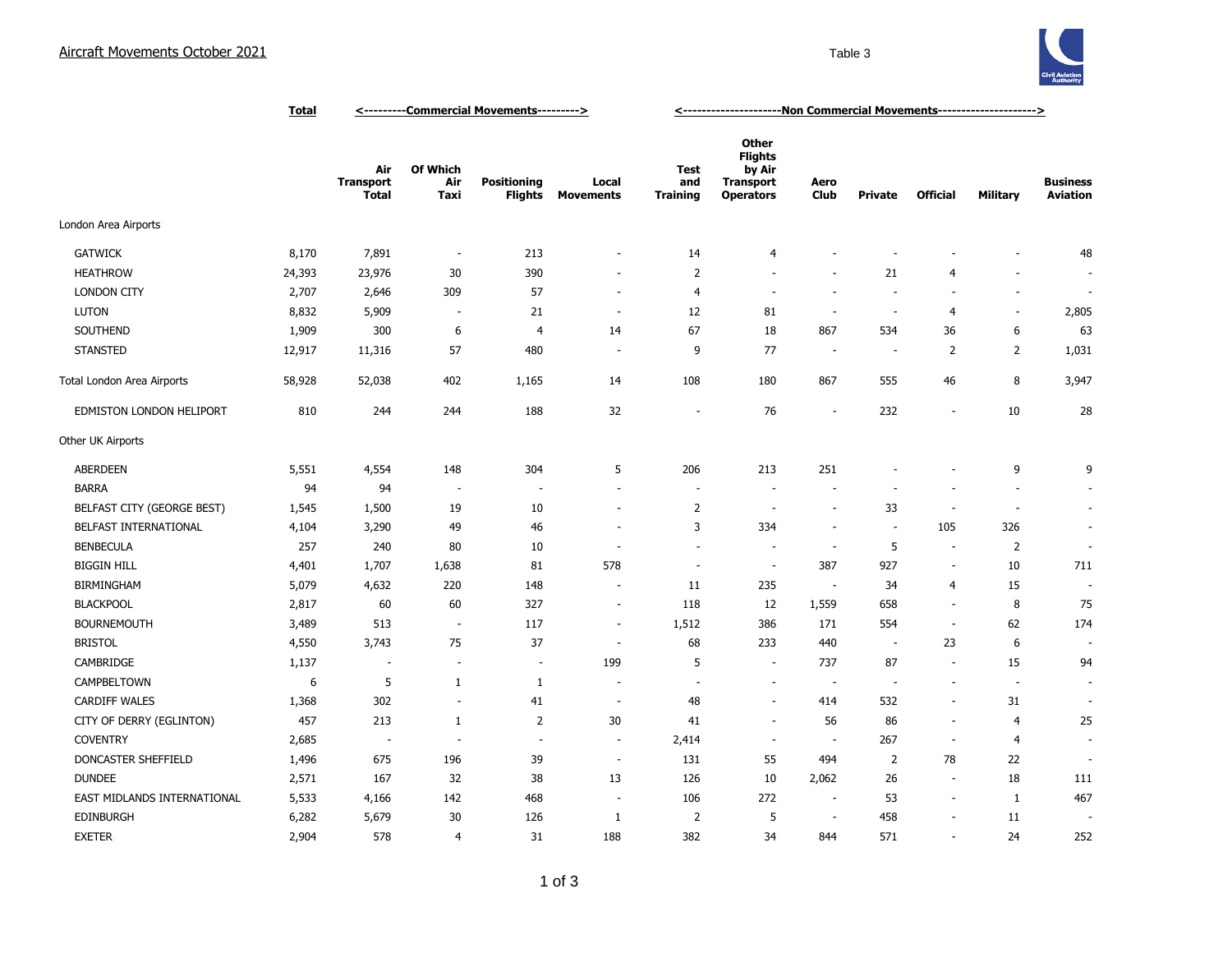

**Total <---------Commercial Movements---------> <---------------------Non Commercial Movements--------------------->**

|                                          |         | Air<br><b>Transport</b><br><b>Total</b> | Of Which<br>Air<br>Taxi  | <b>Positioning</b><br><b>Flights</b> | Local<br><b>Movements</b> | <b>Test</b><br>and<br><b>Training</b> | Other<br><b>Flights</b><br>by Air<br><b>Transport</b><br><b>Operators</b> | Aero<br><b>Club</b>      | <b>Private</b>           | <b>Official</b>          | Military                 | <b>Business</b><br><b>Aviation</b> |
|------------------------------------------|---------|-----------------------------------------|--------------------------|--------------------------------------|---------------------------|---------------------------------------|---------------------------------------------------------------------------|--------------------------|--------------------------|--------------------------|--------------------------|------------------------------------|
| Other UK Airports                        |         |                                         |                          |                                      |                           |                                       |                                                                           |                          |                          |                          |                          |                                    |
| GLASGOW                                  | 5,076   | 4,137                                   | 241                      | 105                                  | 12                        | 14                                    | 286                                                                       | 396                      | $\overline{\phantom{a}}$ | 37                       | 44                       | 45                                 |
| <b>GLOUCESTERSHIRE</b>                   | 5,740   | 23                                      | 23                       | 31                                   | 180                       | 880                                   | 35                                                                        | 3,124                    | 1,353                    | 7                        | 16                       | 91                                 |
| <b>HAWARDEN</b>                          | 2,002   | $\overline{a}$                          | $\overline{\phantom{a}}$ | $\overline{a}$                       | 102                       | 44                                    | 63                                                                        | 1,140                    | 440                      | $\overline{\phantom{a}}$ | 151                      | 62                                 |
| <b>HUMBERSIDE</b>                        | 1,137   | 318                                     | 10                       | 119                                  | $\overline{\phantom{a}}$  | 522                                   | 54                                                                        | $\overline{\phantom{a}}$ | 57                       | $\overline{\phantom{a}}$ | 39                       | 28                                 |
| <b>INVERNESS</b>                         | 2,877   | 1,139                                   | 310                      | 302                                  | 50                        | 124                                   | $\overline{2}$                                                            | 1,068                    | 78                       | $\overline{\phantom{a}}$ | 6                        | 108                                |
| <b>ISLAY</b>                             | 224     | 138                                     | 24                       | 24                                   | $\overline{\phantom{a}}$  | $\sim$                                | ÷.                                                                        | $\sim$                   | 62                       | $\sim$                   | ÷.                       | $\sim$                             |
| ISLES OF SCILLY (ST.MARYS)               | 1,021   | 902                                     | 12                       | 21                                   | $\overline{\phantom{a}}$  | $\overline{\phantom{a}}$              | ÷.                                                                        | $\overline{\phantom{a}}$ | 74                       | 24                       | $\sim$                   | $\overline{\phantom{a}}$           |
| <b>KIRKWALL</b>                          | 1,135   | 960                                     | 151                      | 63                                   | $\sim$                    | 57                                    | 36                                                                        | $\sim$                   | 16                       | $\overline{\phantom{a}}$ | $\overline{\phantom{a}}$ | 3                                  |
| LANDS END (ST JUST)                      | 803     | 637                                     | 34                       | 38                                   | $\sim$                    | 48                                    | ٠.                                                                        | 6                        | 74                       |                          | ä,                       |                                    |
| <b>LEEDS BRADFORD</b>                    | 2,256   | 1,661                                   | 111                      | 151                                  | $\sim$                    | 243                                   | $\overline{2}$                                                            | ÷.                       | 185                      | $\overline{\phantom{a}}$ | 14                       | $\overline{\phantom{a}}$           |
| LERWICK (TINGWALL)                       | 104     | 83                                      | 6                        | 11                                   |                           |                                       | ÷,                                                                        | $\overline{\phantom{a}}$ | 10                       | $\overline{\phantom{a}}$ | $\overline{\phantom{a}}$ | $\overline{\phantom{a}}$           |
| LIVERPOOL (JOHN LENNON)                  | 3,520   | 1,982                                   | 56                       | 39                                   | $\overline{\phantom{a}}$  | 8                                     | 1                                                                         | 1,093                    | 252                      | $\sim$                   | 24                       | 121                                |
| <b>LYDD</b>                              | 2,275   | $\overline{7}$                          | $\overline{7}$           | 28                                   |                           | 14                                    | $\sim$                                                                    | 1,134                    | 956                      | 126                      | 8                        | $\overline{2}$                     |
| <b>MANCHESTER</b>                        | 9,931   | 9,112                                   | $\sim$                   | 195                                  | $\overline{\phantom{a}}$  | 19                                    | 26                                                                        |                          | $\overline{\phantom{a}}$ | $\overline{\phantom{a}}$ | $\overline{2}$           | 577                                |
| <b>NEWCASTLE</b>                         | 3,162   | 2,086                                   | 15                       | 69                                   | $\overline{\phantom{a}}$  | $\overline{2}$                        | 9                                                                         | 4                        | 674                      | 221                      | 72                       | 25                                 |
| <b>NEWQUAY</b>                           | 2,397   | 543                                     | 308                      | 8                                    | $\overline{\phantom{a}}$  | 573                                   | 125                                                                       | $\sim$                   | 685                      | $\overline{\phantom{a}}$ | 285                      | 178                                |
| <b>NORWICH</b>                           | 2,746   | 1,152                                   | $\sim$                   | 350                                  | 412                       | 66                                    | 14                                                                        | 369                      | 381                      | $\sim$                   | $\overline{2}$           |                                    |
| OXFORD (KIDLINGTON)                      | 5,291   | 21                                      | 21                       | 425                                  | 15                        | 3,828                                 | $\overline{\phantom{a}}$                                                  |                          | 648                      | $\overline{\phantom{a}}$ | 9                        | 345                                |
| <b>PRESTWICK</b>                         | 1,535   | 238                                     | 22                       | 86                                   | $\overline{\phantom{a}}$  | 82                                    | $\sim$                                                                    | 545                      | 176                      | $\overline{\phantom{a}}$ | 408                      |                                    |
| SHOREHAM                                 | 4,467   |                                         | $\overline{\phantom{a}}$ | 14                                   | 151                       | 2,212                                 | 29                                                                        | 1,123                    | 887                      | $\overline{\phantom{a}}$ | 22                       | 29                                 |
| SOUTHAMPTON                              | 1,738   | 1,285                                   | 23                       | 170                                  | $\sim$                    | 34                                    | 19                                                                        | $\overline{\phantom{a}}$ | $\overline{\phantom{a}}$ | $\sim$                   | $\overline{2}$           | 228                                |
| <b>STORNOWAY</b>                         | 640     | 538                                     | 159                      | 15                                   | 18                        | 50                                    | $\overline{\phantom{a}}$                                                  | $\sim$                   | 19                       |                          | ÷.                       | $\overline{\phantom{a}}$           |
| <b>SUMBURGH</b>                          | 1,671   | 1,267                                   | 124                      | 109                                  | 24                        | 78                                    | 189                                                                       | $\sim$                   | $\overline{2}$           | $\overline{\phantom{a}}$ | $\overline{2}$           | $\overline{\phantom{a}}$           |
| TEESSIDE INTERNATIONAL<br><b>AIRPORT</b> | 1,740   | 440                                     | 9                        | 15                                   | $\overline{\phantom{a}}$  | 10                                    | 514                                                                       | 717                      | $\sim$                   | $\overline{2}$           | 42                       | $\overline{\phantom{a}}$           |
| <b>TIREE</b>                             | 145     | 130                                     | 8                        | $\overline{a}$                       | $\overline{2}$            | ٠                                     | $\overline{\phantom{a}}$                                                  | $\overline{\phantom{a}}$ | 13                       |                          |                          | $\overline{\phantom{a}}$           |
| WICK JOHN O GROATS                       | 236     | 28                                      | 28                       | 95                                   | $\overline{\phantom{a}}$  | 51                                    | 12                                                                        | $\overline{\phantom{a}}$ | 44                       |                          | 6                        | $\sim$                             |
| Total Other UK Airports                  | 120,195 | 60,945                                  | 4,397                    | 4,309                                | 1,980                     | 14,134                                | 3,205                                                                     | 18,134                   | 11,379                   | 627                      | 1,722                    | 3,760                              |
| Total All Reporting UK Airports          | 179,933 | 113,227                                 | 5,043                    | 5,662                                | 2,026                     | 14,242                                | 3,461                                                                     | 19,001                   | 12,166                   | 673                      | 1,740                    | 7,735                              |